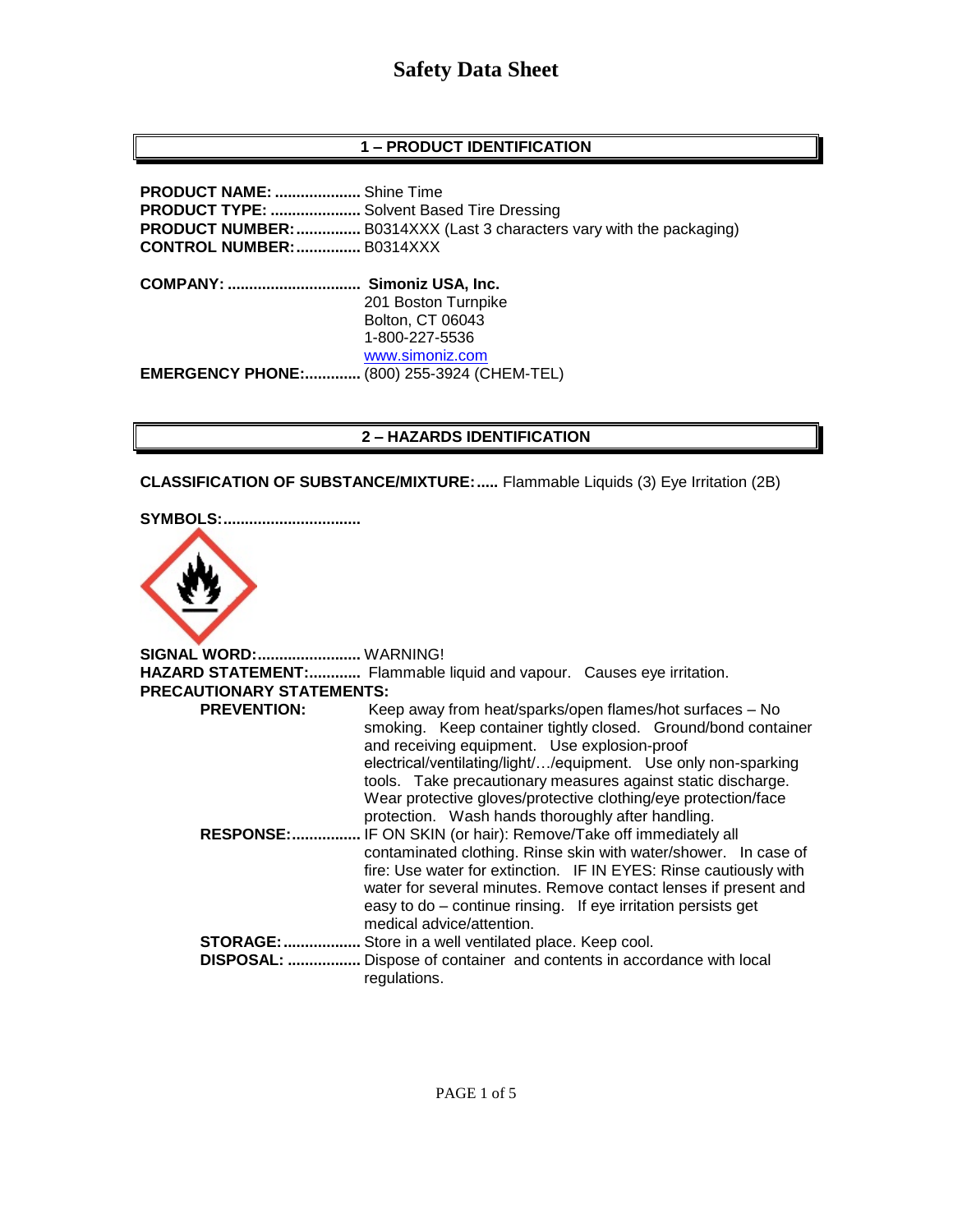### **3 – COMPOSITION / INFORMATION ON INGREDIENTS**

**INGREDIENT C.A.S. NUMBER** Polydimethylsiloxane 63148-62-9 Odorless Mineral Spirits 64741-65-7 Propietray Surfactant

Percentages of ingredients are being withheld as trade secret information. This information will be disclosed as necessary to authorized individuals.

#### **4 – FIRST-AID MEASURES**

|                        | <b>BREATHING (INHALATION):</b> If victim shows signs of discomfort or irritation, remove to fresh<br>air. If symptoms persist, get immediate medical attention.                                   |
|------------------------|---------------------------------------------------------------------------------------------------------------------------------------------------------------------------------------------------|
|                        | <b>SWALLOWING (INGESTION): .</b> DO NOT INDUCE VOMITING! Drink a large quantity of water or<br>milk. Do not attempt to give liquids to an unconscious person.<br>Get immediate medical attention! |
| <b>EYES: </b>          | Flush eyes with a large quantity of fresh water for at least 15<br>minutes. If irritation persists, consult a physician.                                                                          |
| <b>SKIN (DERMAL): </b> | . Flush from skin and clothing with large amounts of fresh water. If<br>irritation persists, consult physician. Wash contaminated clothing<br>before wearing.                                     |

#### **5 – FIRE-FIGHTING MEASURES**

**FLASHPOINT:...........................** >180 degrees F. **EXTINGUISHING MEDIA:.........** Water fog or fine spray. Carbon dioxide, Dry chemical or Alcohol resistant foam. **SPECIAL FIRE FIGHTING PROCEDURES: ............**Firefighters working in areas where this product is present should be equipped with an approved, fully enclosed SCBA. **UNUSUAL FIRE AND EXPLOSION HAZARDS:......**None known.

### **6 – ACCIDENTAL RELEASE MEASURES**

**SPILL PROCEDURES: .............** Dike to prevent spillage into streams or sewer systems. Consult local, state and federal authorities.

**WASTE DISPOSAL: .................** As recommended by local, state and federal authorities.

## **7 – HANDLING and STORAGE**

| freezing.                                                    |
|--------------------------------------------------------------|
|                                                              |
| protection should not be necessary. Wear eye protection if   |
| product is likely to splash. Do not place this product in an |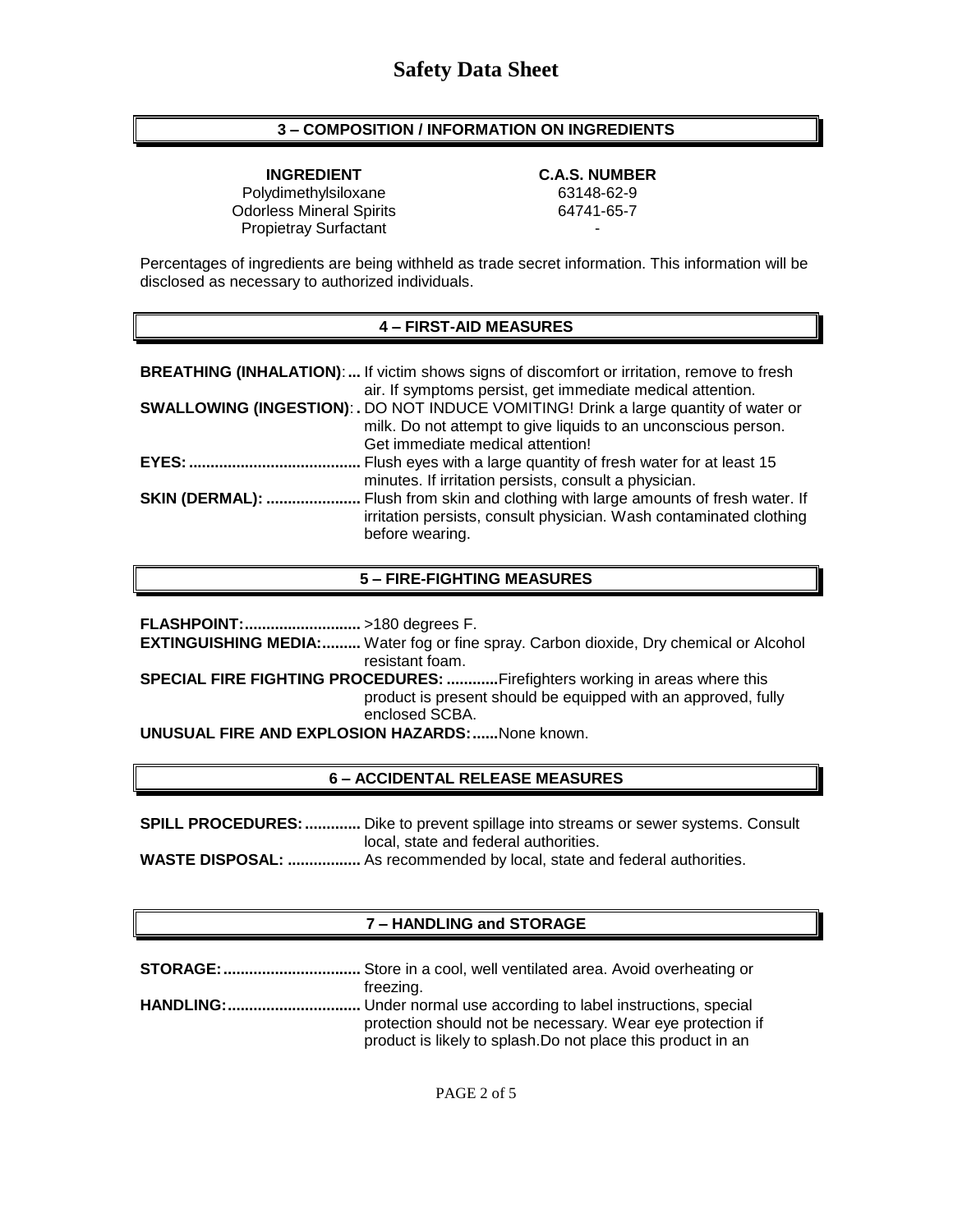unmarked container! Keep away from children! Spilled material is slippery.

## **8 – EXPOSURE CONTROLS / PERSONAL PROTECTION**

| <b>PROTECTIVE CLOTHING:</b>     | RESPIRATORY PROTECTION: Not usually needed in well-ventilated areas. If needed, use a<br>NIOSH approved respirator.<br>Nitrile or PVC gloves, and chemical splash goggles.<br><b>ADDITIONAL MEASURES: </b> Under normal use according to label instructions, special<br>protection should not be necessary. Wear eye protection if<br>product is likely to splash. Do not place this product in an |                       |
|---------------------------------|----------------------------------------------------------------------------------------------------------------------------------------------------------------------------------------------------------------------------------------------------------------------------------------------------------------------------------------------------------------------------------------------------|-----------------------|
| slippery.                       | unmarked container! Keep away from children! Spilled material is                                                                                                                                                                                                                                                                                                                                   |                       |
| <b>INGREDIENT</b>               | <b>C.A.S. NUMBER</b>                                                                                                                                                                                                                                                                                                                                                                               | <b>PEL</b>            |
| Polydimethylsiloxane            | 63148-62-9                                                                                                                                                                                                                                                                                                                                                                                         | No limits established |
| <b>Odorless Mineral Spirits</b> | 64741-65-7                                                                                                                                                                                                                                                                                                                                                                                         | No limits established |

#### **9 – PHYSICAL / CHEMICAL PROPERITES**

Propietray Surfactant **No limits established** 

**APPEARANCE & ODOR: .........** Blue transparent liquid, citrus scented. **ODOR THRESHOLD: ...............** N/A **pH:.............................................** N/A **MELTING POINT: .....................** 350 degrees F. **FREEZING POINT: ...................** N/A **BOILING POINT:.......................** 350 degrees F. **BOILING POINT RANGE:.........** N/A **FLASHPOINT:...........................** >180 degrees F. **EVAPORATION RATE:.............** N/A **FLAMMABILITY (solid/gas):....** N/A **EXPLOSION LIMITS:................** N/A **VAPOR PRESSURE: ................** .0005 PSIA@ 68 F **VAPOR DENSITY (AIR=1):.......** Greater than 1. **SPECIFIC GRAVITY:................** 0.81 **SOLUBILITY IN WATER: .........** Insoluble. **PARTITION COEFFICIENT: .....** N/A **AUTO-IGNITION TEMPERATURE:..........................**N/A **DECOMPOSITION TEMPERATURE: ......................**N/A **VISCOSITY: ..............................** Slight body

#### **10 – STABILITY and REACTIVITY**

**STABILITY:...............................** Stable under normal conditions. HAZARDOUS DECOMP.: ......... This product not known to polymerize. **INCOMPATIBILITY:..................** Do not mix with other chemicals.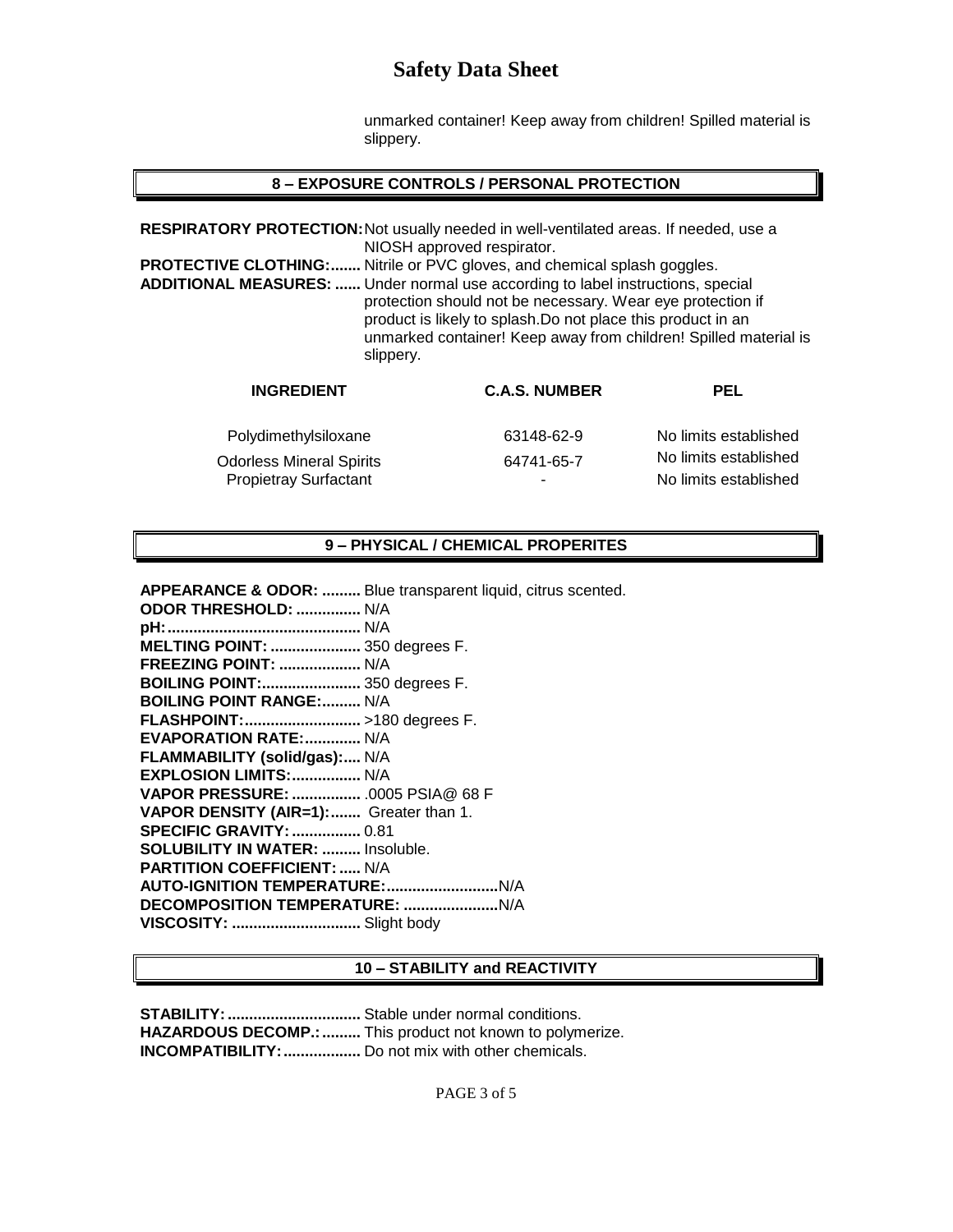## **11 – TOXICOLOGICAL INFORMATION**

**ROUTE(S) OF ENTRY:.............** Inhalation, skin absorption, or ingestion. **LISTED CARCINOGEN: ...........** None over 0.1%. **MEDICAL CONDITION AGGRAVATED:..................**May aggravate pre-existing dermatitis. **INHALATION:............................** Not likely to be inhaled in hazardous amounts. Avoid exposure to mists or vapors. Maintain adequate ventilation in the work area. **INGESTION:..............................** Swallowing even small amounts may be harmful. Effects may be nausea, headache, vomiting and central nervous system depression. **EYES:........................................** May cause severe eye irritation. **SKIN (DERMAL): ......................** This product may cause irritation if not removed from the skin. Prolonged exposure may cause central nervous system depression. **ACUTE TOXICITY\* (ORAL):…… .............................**>2000 mg/kg **ACUTE TOXICITY\* (DERMAL):.. .............................**>2000 mg/kg **ACUTE TOXCITY\* (INHALATION):..........................**>20,000 ppm V (Gas), >20 mg/l (Vapor), >5 mg/l (Dust)

**\***Determined using the additivity formula for mixtures (GHS Purple Book, 3.1.3.6)

#### **12 – ECOLOGICAL INFORMATION**

#### **ENVIRONMENTAL FATE AND DISTRIBUTION:** N/A

#### **13 –DISPOSAL CONSIDERATIONS**

**WASTE DISPOSAL: .................** As recommended by local, state and federal authorities.

#### **14 – TRANSPORTATION INFORMATION**

**PROPER SHIPPING NAME:.....** Not D.O.T. regulated in these container sizes. **HAZARD CLASS:...................... UN/NA NUMBER: ..................... PACKAGING GROUP :.............**

#### **15 - REGULATIONS**

Contents of this MSDS comply with the OSHA Hazard Communication Standard 29CFR 1910.1200

#### **16 – OTHER INFORMATION**

**NFPA HEALTH: ........................** 1 **NFPA FLAMMABILITY:............** 2 **NFPA REACTIVITY:..................** 0 **NFPA OTHER: ..........................** None